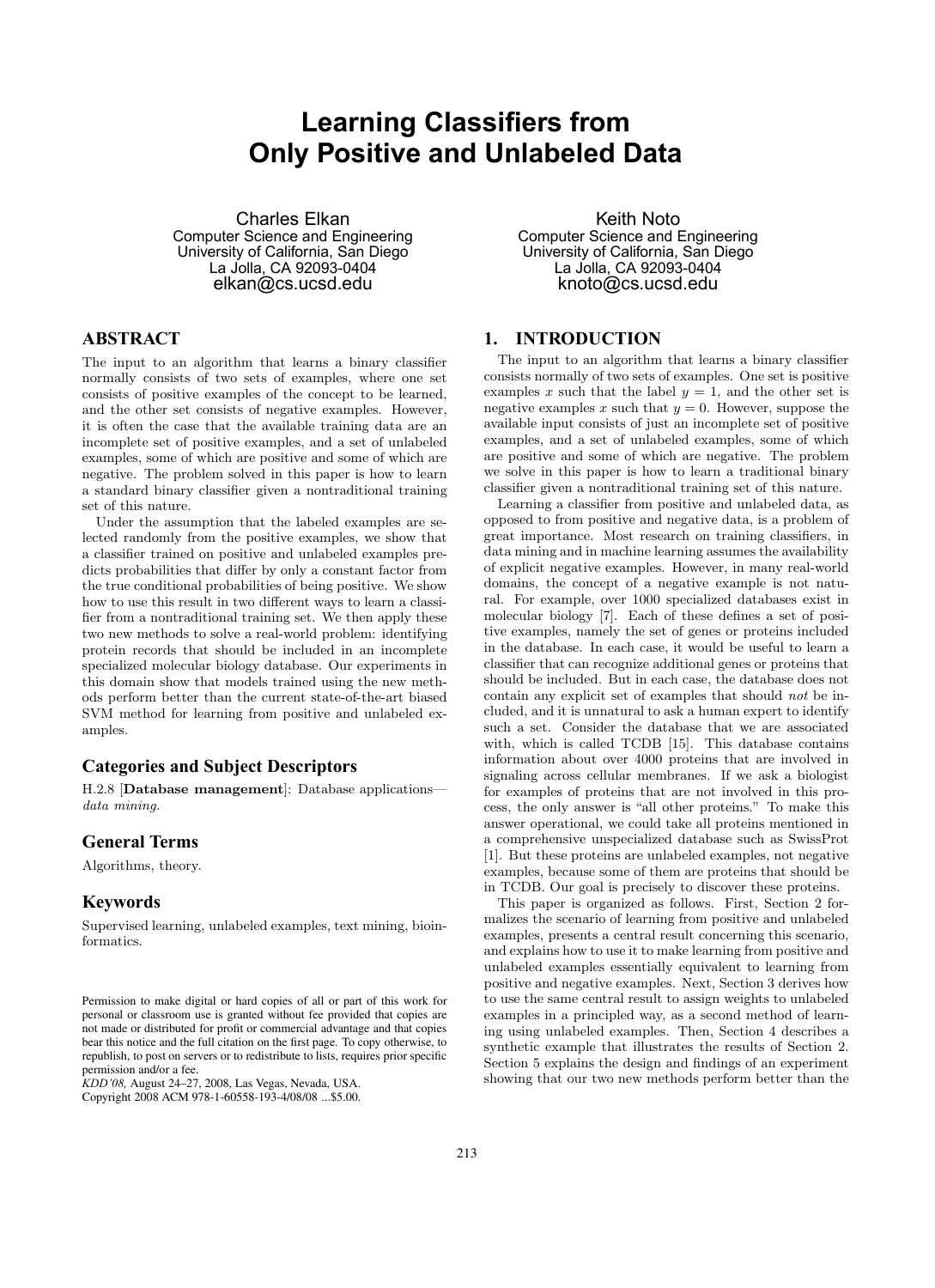best previously suggested method for learning from positive and unlabeled data. Finally, Section 6 summarizes previous work in the same area, and Section 7 summarizes our findings.

# **2. LEARNING A TRADITIONAL CLASSIFIER FROM NONTRADITIONAL INPUT**

Let x be an example and let  $y \in \{0, 1\}$  be a binary label. Let  $s = 1$  if the example x is labeled, and let  $s = 0$  if x is unlabeled. Only positive examples are labeled, so  $y = 1$  is certain when  $s = 1$ , but when  $s = 0$ , then either  $y = 1$  or  $y = 0$  may be true.

Formally, we view  $x, y$ , and  $s$  as random variables. There is some fixed unknown overall distribution  $p(x, y, s)$  over triples  $\langle x, y, s \rangle$ . A nontraditional training set is a sample drawn from this distribution that consists of unlabeled examples  $\langle x, s = 0 \rangle$  and labeled examples  $\langle x, s = 1 \rangle$ . The fact that only positive examples are labeled can be stated formally as the equation

$$
p(s = 1|x, y = 0) = 0.
$$
 (1)

In words, the probability that an example  $x$  appears in the labeled set is zero if  $y = 0$ .

There is a subtle but important difference between the scenario considered here, and the scenario considered in [21]. The scenario here is that the training data are drawn randomly from  $p(x, y, s)$ , but for each tuple  $\langle x, y, s \rangle$  that is drawn, only  $\langle x, s \rangle$  is recorded. The scenario of [21] is that two training sets are drawn independently from  $p(x, y, s)$ . From the first set all x such that  $s = 1$  are recorded; these are called "cases" or "presences." From the second set all x are recorded; these are called the background sample, or contaminated controls, or pseudo-absences.

The single-training-set scenario considered here provides strictly more information than the case-control scenario. Obviously, both scenarios allow  $p(x)$  to be estimated. However, the first scenario also allows the constant  $p(s = 1)$  to be estimated in an obvious way, while the case-control scenario does not. This difference turns out to be crucial: it is possible to estimate  $p(y = 1)$  only in the first scenario.

The goal is to learn a function  $f(x)$  such that  $f(x) =$  $p(y = 1|x)$  as closely as possible. We call such a function f a traditional probabilistic classifier. Without some assumption about which positive examples are labeled, it is impossible to make progress towards this goal. Our basic assumption is the same as in previous research: that the labeled positive examples are chosen completely randomly from all positive examples. What this means is that if  $y = 1$ , the probability that a positive example is labeled is the same constant regardless of  $x$ . We call this assumption the "selected completely at random" assumption. Stated formally, the assumption is that

$$
p(s = 1|x, y = 1) = p(s = 1|y = 1).
$$
 (2)

Here,  $c = p(s = 1|y = 1)$  is the constant probability that a positive example is labeled. This "selected completely at random" assumption is analogous to the "missing completely at random" assumption that is often made when learning from data with missing values [10, 17, 18]. Another way of stating the assumption is that  $s$  and  $x$  are conditionally independent given y.

So, a training set is a random sample from a distribution  $p(x, y, s)$  that satisfies Equations (1) and (2). Such a training set consists of two subsets, called the "labeled"  $(s = 1)$ and "unlabeled"  $(s = 0)$  sets. Suppose we provide these two sets as inputs to a standard training algorithm. This algorithm will yield a function  $g(x)$  such that  $g(x) = p(s = 1|x)$ approximately. We call  $g(x)$  a nontraditional classifier. Our central result is the following lemma that shows how to obtain a traditional classifier  $f(x)$  from  $q(x)$ .

Lemma 1: Suppose the "selected completely at random" assumption holds. Then  $p(y = 1|x) = p(s = 1|x)/c$  where  $c = p(s = 1|y = 1).$ 

**Proof:** Remember that the assumption is  $p(s = 1|y = 1)$  $1, x$  =  $p(s = 1|y = 1)$ . Now consider  $p(s = 1|x)$ . We have that

$$
p(s = 1|x) = p(y = 1 \land s = 1|x)
$$
  
=  $p(y = 1|x)p(s = 1|y = 1, x)$   
=  $p(y = 1|x)p(s = 1|y = 1).$ 

The result follows by dividing each side by  $p(s=1|y=1)$ .

Although the proof above is simple, the result has not been published before, and it is not obvious. The reason perhaps that the result is novel is that although the learning scenario has been discussed in many previous papers, including [3, 5, 11, 26, 6], and these papers do make the "selected completely at random" assumption either explicitly or implicitly, the scenario has not previously been formalized using a random variable s to represent the fact of an example being selected.

Several consequences of the lemma are worth noting. First, f is an increasing function of  $q$ . This means that if the classifier f is only used to rank examples x according to the chance that they belong to class  $y = 1$ , then the classifier q can be used directly instead of f.

Second,  $f = g/p(s = 1|y = 1)$  is a well-defined probability  $f \leq 1$  only if  $g \leq p(s=1|y=1)$ . What this says is that  $g > p(s = 1|y = 1)$  is impossible. This is reasonable because the "positive" (labeled) and "negative" (unlabeled) training sets for  $g$  are samples from overlapping regions in  $x$  space. Hence it is impossible for any example  $x$  to belong to the "positive" class for g with a high degree of certainty.

The value of the constant  $c = p(s = 1|y = 1)$  can be estimated using a trained classifier g and a validation set of examples. Let V be such a validation set that is drawn from the overall distribution  $p(x, y, s)$  in the same manner as the nontraditional training set. Let  $P$  be the subset of examples in  $V$  that are labeled (and hence positive). The estimator of  $p(s = 1|y = 1)$  is the average value of  $g(x)$  for x in P. Formally the estimator is  $e_1 = \frac{1}{n} \sum_{x \in P} g(x)$  where *n* is the cardinality of P.

We shall show that  $e_1 = p(s = 1|y = 1) = c$  if it is the case that  $g(x) = p(s = 1|x)$  for all x. To do this, all we need to show is that  $g(x) = c$  for  $x \in P$ . We can show this as follows:

$$
g(x) = p(s = 1|x) \n= p(s = 1|x, y = 1)p(y = 1|x) \n+ p(s = 1|x, y = 0)p(y = 0|x) \n= p(s = 1|x, y = 1) \cdot 1 + 0 \cdot 0 \text{ since } x \in P \n= p(s = 1|y = 1).
$$

A second estimator of c is  $e_2 = \sum_{x \in P} g(x) / \sum_{x \in V} g(x)$ .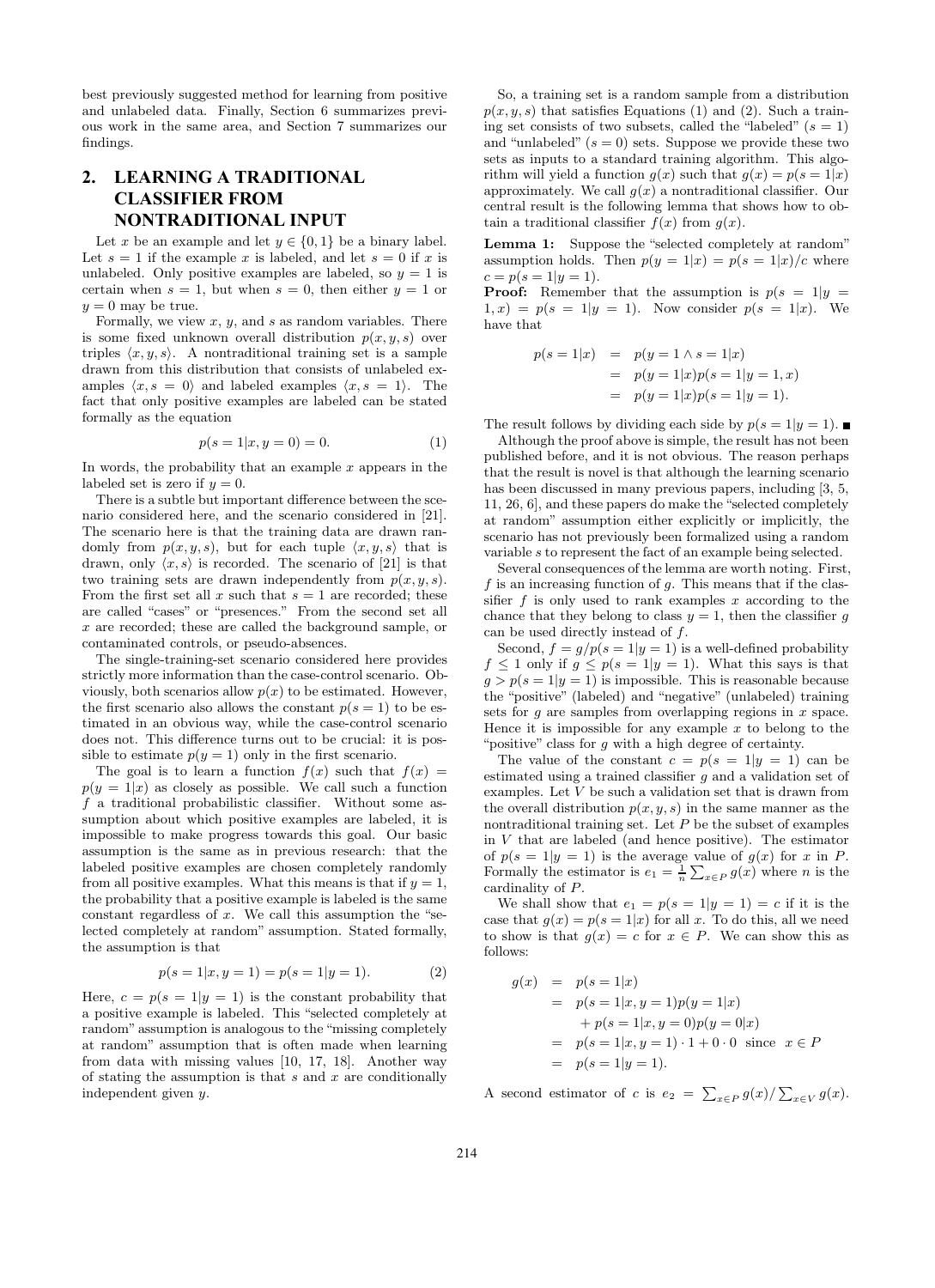This estimator is almost equivalent to  $e_1$ , because

$$
E[\sum_{x \in V} g(x)] = p(s = 1) \cdot m = E[n|m]
$$

where  $m$  is the cardinality of  $V$ .

A third estimator of c is  $e_3 = \max_{x \in V} g(x)$ . This estimator is based on the fact that  $g(x) \leq c$  for all x.

Which of these three estimators is best? The first estimator is exactly correct if  $q(x) = p(s = 1|x)$  precisely for all x, but of course this condition never holds in practice. We can have  $g(x) \neq p(s = 1|x)$  for two reasons: because g is learned from a random finite training set, and/or because the family of models from which  $g(x)$  is selected does not include the true model. For example, if the distributions of x given  $y = 0$  and x given  $y = 1$  are Gaussian with different covariances, as in Section 4 below, then logistic regression can model  $p(y = 1|x)$  and  $p(s = 1|x)$  approximately, but not exactly. In the terminology of statistics, logistic regression is mis-specified in this case.

In practice, when  $g(x) \neq p(s = 1|x)$ , the first estimator is still the best one to use. Compared to the third estimator, it will have much lower variance because it is based on averaging over m examples instead of on just one example. It will have slightly lower variance than the second estimator because the latter is exposed to additional variance via its denominator. Note that in principle any single example from  $P$  is sufficient to determine  $c$ , but that in practice averaging over all members of P is preferable.

#### **3. WEIGHTING UNLABELED EXAMPLES**

There is an alternative way of using Lemma 1. Let the goal be to estimate  $E_{p(x,y,s)}[h(x,y)]$  for any function h, where  $p(x, y, s)$  is the overall distribution. To make notation more concise, write this as  $E[h]$ . We want an estimator of  $E[h]$ based on a nontraditional training set of examples of the form  $\langle x, s \rangle$ .

Clearly  $p(y = 1|x, s = 1) = 1$ . Less obviously,

$$
p(y = 1|x, s = 0) = \frac{p(s = 0|x, y = 1)p(y = 1|x)}{p(s = 0|x)}
$$
  
= 
$$
\frac{[1 - p(s = 1|x, y = 1)]p(y = 1|x)}{1 - p(s = 1|x)}
$$
  
= 
$$
\frac{(1 - c)p(y = 1|x)}{1 - p(s = 1|x)}
$$
  
= 
$$
\frac{(1 - c)p(s = 1|x)/c}{1 - p(s = 1|x)}
$$
  
= 
$$
\frac{1 - c}{c} \frac{p(s = 1|x)}{1 - p(s = 1|x)}.
$$

By definition

$$
E[h] = \int_{x,y,s} h(x,y)p(x,y,s)
$$
  
= 
$$
\int_x p(x) \sum_{s=0}^1 p(s|x) \sum_{y=0}^1 p(y|x,s)h(x,y)
$$
  
= 
$$
\int_x p(x) (p(s = 1|x)h(x,1)
$$
  
+ 
$$
p(s = 0|x)[p(y = 1|x, s = 0)h(x,1)
$$
  
+ 
$$
p(y = 0|x, s = 0)h(x,0)]
$$

The plugin estimate of  $E[h]$  is then the empirical average

$$
\frac{1}{m}\left(\sum_{\langle x,s=1\rangle}h(x,1)+\sum_{\langle x,s=0\rangle}w(x)h(x,1)+(1-w(x))h(x,0)\right)
$$

where

$$
w(x) = p(y = 1|x, s = 0) = \frac{1 - c}{c} \frac{p(s = 1|x)}{1 - p(s = 1|x)}
$$
(3)

and  $m$  is the cardinality of the training set. What this says is that each labeled example is treated as a positive example with unit weight, while each unlabeled example is treated as a combination of a positive example with weight  $p(y = 1|x, s = 0)$  and a negative example with complementary weight  $1-p(y=1|x, s=0)$ . The probability  $p(s=1|x)$ is estimated as  $g(x)$  where g is the nontraditional classifier explained in the previous section.

There are two ways in which the result above on estimating  $E[h]$  can be used to modify a learning algorithm in order to make it work with positive and unlabeled training data. The first method is to express the learning algorithm so that it uses the training set only via the computation of averages, and then to use the result above to estimate each of these averages. The second method is to modify the learning algorithm so that training examples have individual weights. Then, positive examples are given unit weight and unlabeled examples are duplicated; one copy of each unlabeled example is made positive with weight  $p(y = 1|x, s = 0)$  and the other copy is made negative with weight  $1 - p(y = 1|x, s = 0)$ . This second method is the one used in experiments below.

As a special case of the result above, consider  $h(x, y) = y$ . We obtain

$$
E[y] = p(y = 1)
$$
  
=  $\frac{1}{m} \left( \sum_{(x,s=1)} 1 + \sum_{(x,s=0)} w(x)1 + (1 - w(x))0 \right)$   
=  $\frac{1}{m} \left( n + \sum_{(x,s=0)} w(x) \right)$  (4)

where  $n$  is the cardinality of the labeled training set, and the sum is over the unlabeled training set. This result solves an open problem identified in [26], namely how to estimate  $p(y = 1)$  given only the type of nontraditional training set considered here and the "selected completely at random" assumption.

There is an alternative way to estimate  $p(y = 1)$ . By definition

 $c = p(s = 1|y = 1) = \frac{p(s = 1 \land y = 1)}{p(y = 1)}$ 

so

$$
p(y = 1) = \frac{p(s = 1 \land y = 1)}{c}.
$$

The obvious estimator of  $p(s = 1 \land y = 1)$  is  $n/m$ , which yields the estimator

$$
\frac{n}{m} \frac{n}{\sum_{x \in P} g(x)} = \frac{n^2}{m \sum_{x \in P} g(x)}
$$

for  $p(y = 1)$ . Note that both this estimator and (4) are greater than  $n/m$ , as is expected for  $p(y = 1)$ .

The expectation  $E[y] = p(y = 1)$  is the prevalence of  $y$  among all  $x$ , both labeled and unlabeled. The reasoning above shows how to estimate this prevalence assum-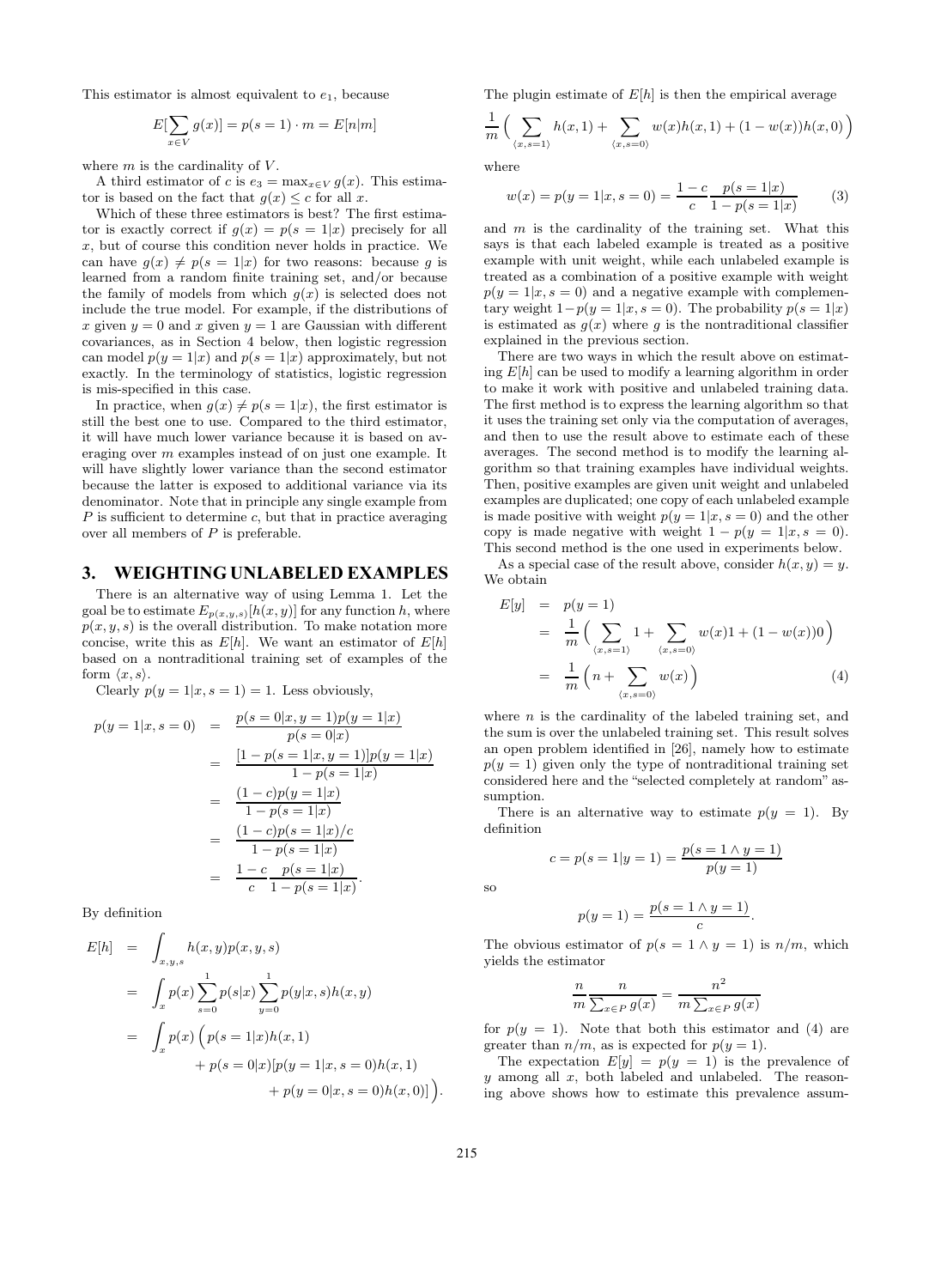

Figure 1: Data points lie in two dimensions. Blue pluses are positive examples, while red circles are negative examples. The large ellipse is the result of logistic regression trained on all the data. It shows the set of points x for which  $p(y|x) = 0.5$  is estimated. The small ellipse is the result of logistic regression trained on positive labeled data versus all other data, then transformed following Lemma 1. The two ellipses represent similar classifiers in practice since they agree closely everywhere that data points of both classes have high density.

ing the single-training-set scenario. In the case-control scenario, where labeled training examples are obtained separately from unlabeled training examples, it can be proved that  $p(y = 1)$  cannot be identified [21].

The arguments of this section and the preceding one are derivations about probabilities, so they are only applicable to the outputs of an actual classifier if that classifier produces correct probabilities as its output. A classifier that produces approximately correct probabilities is called wellcalibrated. Some learning methods, in particular logistic regression, do give well-calibrated classifiers, even in the presence of mis-specification and finite training sets. However, many other methods, in particular naive Bayes, decision trees, and support vector machines (SVMs), do not. Fortunately, the outputs of these other methods can typically be postprocessed into calibrated probabilities.

The two most common postprocessing methods for calibration are isotonic regression [25], and fitting a one-dimensional logistic regression function [14]. We apply the latter method, which is often called Platt scaling, to SVM classifiers in Section 5 below.

# **4. AN ILLUSTRATION**

To illustrate the method proposed in Section 2 above, we generate 500 positive data points and 1000 negative data points, each from a two-dimensional Gaussian as shown in Figure 1. We then train two classifiers: one using all the data, and one using 20% of the positive data as labeled positive examples, versus all other data as negative examples.

Figure 1 shows the ideal trained classifier as a large ellipse. Each point on this ellipse has predicted probability 0.5 of belonging to the positive class. The transformed nontraditional classifier is the small ellipse; the transformation following Lemma 1 uses the estimate  $e_1$  of  $p(s = 1|y = 1)$ . Based on a validation set of just 20 labeled examples, this estimated value is  $e_1 = 0.1928$ , which is very close to the true value 0.2. Although the two ellipses are visually different, they correspond closely in the area where both positive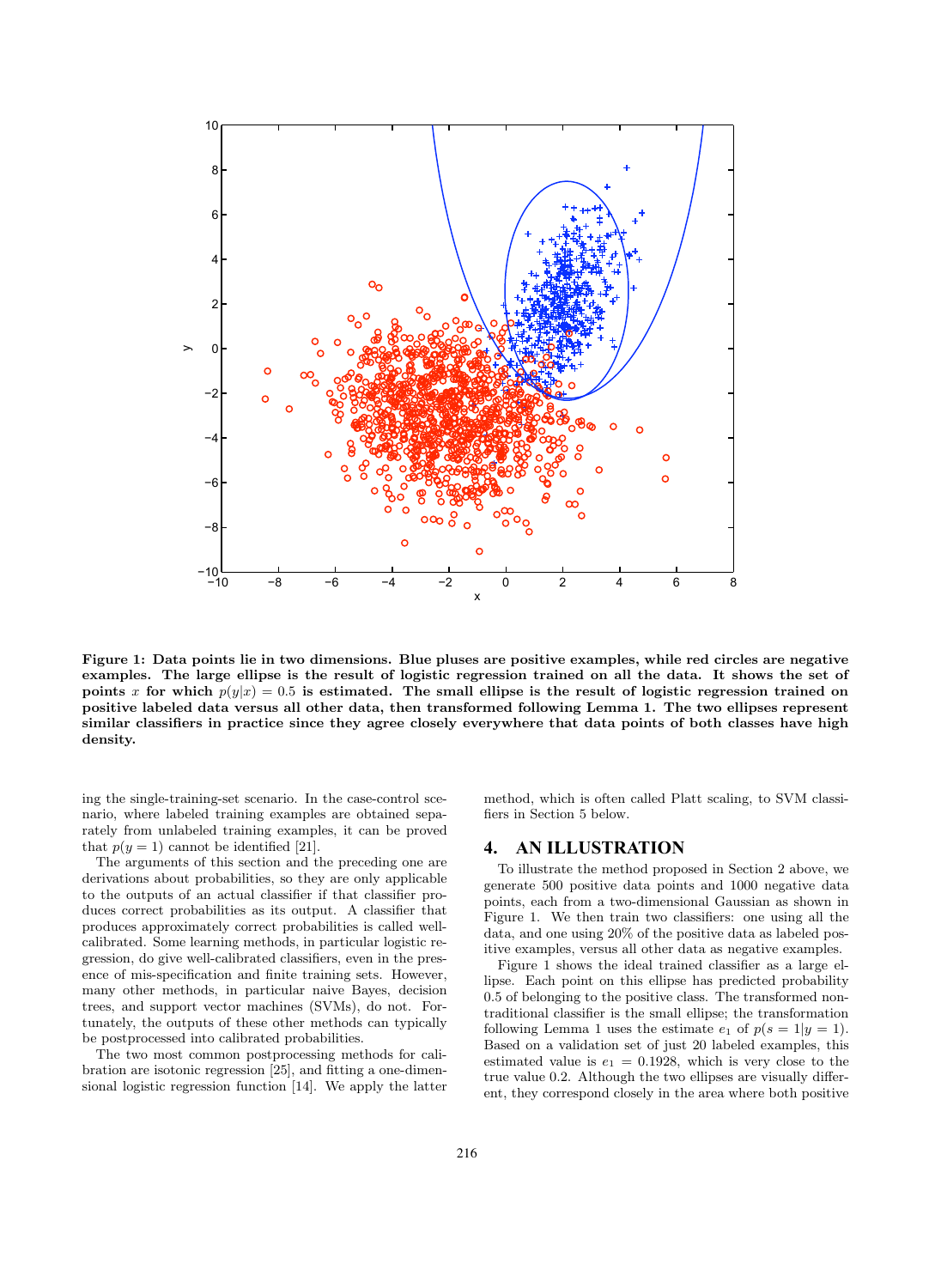and negative data points have high density, so they represent similar classifiers for this application.

Given a data point  $\langle x_1, x_2 \rangle$ , both classifiers use the representation  $\langle x_1, x_2, x_1^2, x_2^2 \rangle$  as input in order to allow the contours  $p(y = 1|x) = 0.5$  to be quadratic sections, as they are in Figure 1. Expanding the input representation in this way is similar to using a nonlinear kernel with a support vector machine. Because the product  $x_1x_2$  is not part of the input representation, the ellipses are constrained to be axisparallel. Logistic regression with this input representation is therefore mis-specified, i.e. not capable of representing exactly the distributions  $p(y = 1|x)$  and  $p(s = 1|x)$ . Analogous mis-specification is likely to occur in real-world domains.

#### **5. APPLICATION TO REAL-WORLD DATA**

One common real-world application of learning from positive and unlabeled data is in document classification. Here we describe experiments that use documents that are records from the SwissProt database.

We call the set of positive examples  $P$ . This set consists of 2453 records obtained from a specialized database named TCDB  $[15]$ . The set of unlabeled examples U consists of 4906 records selected randomly from SwissProt excluding its intersection with TCDB, so  $U$  and  $P$  are disjoint. Domain knowledge suggests that perhaps about 10% of the records in  $U$  are actually positive.

This dataset is useful for evaluating methods for learning from positive and unlabeled examples because in previous work we did in fact manually identify the subset of actual positive examples inside  $U$ ; call this subset  $Q$ . The procedure used to identify Q, which has 348 members, is explained in [2]. Let  $N = U\setminus Q$  so the cardinality of N is 4558. The three sets of records  $N$ ,  $P$ , and  $Q$  are available at www.cs.ucsd.edu/users/elkan/posonly.

The  $P$  and  $U$  datasets were obtained separately, and  $U$ is a sample from the whole population, as opposed to  $P \cup$ U. Hence this experiment is an example of the case-control scenario explained in Section 2, not of the single-training-set scenario. However, we can still apply the methods suggested in that section and evaluate their success. When applied in practice,  $P \cup U$  will be all of SwissProt, so the scenario will be the single-training-set one.

Our experiments compare four approaches: (i) standard learning from  $P \cup Q$  versus N, (ii) learning from P versus  $U$  with adjustment of output probabilities, (iii) learning from  $P$  and  $U$  after double weighting of  $U$ , and (iv) the biased SVM method from [11] explained in Section 6 below. Approach (i) is the baseline, that is the ideal: learning a standard classifier from fully labeled positive and negative training sets. We expect its accuracy to be the highest; we hope that approaches (ii) and (iii) can achieve almost as good accuracy. Approach (iv) is the most successful method described in previous research. To make comparisons fair, all four methods are based on soft-margin SVMs with linear kernels.

Each of the four methods yields a classifier that assigns numerical scores to test examples, so for each method we can plot its receiver operating characteristic (ROC) curve. Each method also has a natural threshold that can be used to convert numerical scores into yes/no predictions for test examples. For methods (i) and (iii) this natural threshold is 0.5, since these methods yield scores that are well-calibrated probabilities. For method (iv) the natural threshold is zero, since this method is an SVM. For method (ii) the natural threshold is 0.5c where  $c = p(s = 1|y = 1)$ . As in Section 4 above, we use the estimator  $e_1$  for  $c$ .

For each of the four methods, we do cross-validation with ten folds, and obtain a combined confusion matrix from the ten testing subsets. With one confusion matrix for each approach, we compute its recall and precision. All these numbers are expected to be somewhere around 95%. Crossvalidation proceeds as follows. Partition  $P$ ,  $Q$ , and  $N$  randomly into ten subsets each of size as equal as possible. For example Q will have eight subsets of size 35 and two of size 34. For each of the ten trials, reserve one subset of  $P, Q$ , and N for testing. Use the other nine subsets of each for training. In every trial, each approach gives one final classifier. In trial number  $i$ , this classifier is applied to the testing subsets  $P_i$ ,  $Q_i$ , and  $N_i$ , yielding a confusion matrix of the following form:

|               |       | positive negative predicted |  |
|---------------|-------|-----------------------------|--|
| $P_i\cup Q_i$ | $a_i$ | Э.,                         |  |
|               | $c_i$ | $d_i$                       |  |
| actual        |       |                             |  |

The combined confusion matrix reported for each approach has entries  $a = \sum_{i=1}^{10} a_i$  etc. In this matrix a is the number of true positives,  $b$  is the number of false negatives,  $c$  is the number of false positives, and  $d$  is the number of true negatives. Finally, precision is defined as  $p = a/(a + c)$  and recall as  $r = a/(a + b)$ .

The basic learning algorithm for each method is an SVM with a linear kernel as implemented in libSVM [9]. For approach (ii) we use Platt scaling to get probability estimates which are then adjusted using Lemma 1. For approach (iii) we run libSVM twice. The first run uses Platt scaling to get probability estimates, which are then converted into weights following Equation (3) at the end of Section 3. Next, these weights are used for the second run. Although the official version of libSVM allows examples to be weighted, it requires all examples in one class to have the same weight. We use the modified version of libSVM by Ming-Wei Chang and Hsuan-Tien Lin, available at www.csie.ntu.edu.tw/- ∼cjlin/libsvmtools/#15, that allows different weights for different examples.

For approach (iv) we run libSVM many times using varying weights for the negative and unlabeled examples. The details of this method are summarized in Section 6 below and are the same as in the paper that proposed the method originally [11]. With this approach different weights for different examples are not needed, but a validation set to choose the best settings is needed. Given that the training set in each trial consists of 90% of the data, a reasonable choice is to use 70% of the data for training and 20% for validation in each trial. After the best settings are chosen in each trial, libSVM is rerun using all 90% for training, for that trial. Note that different settings may be chosen in each of the ten trials.

The results of running these experiments are shown in Table 5. Accuracies and F1 scores are calculated by thresholding trained models as described above, while areas under the ROC curve do not depend on a specific threshold. "Relative time" is the number of times an SVM must be trained for one fold of cross-validation.

As expected, training on  $P \cup Q$  versus N, method (i), performs the best, measured both by F1 and by area under the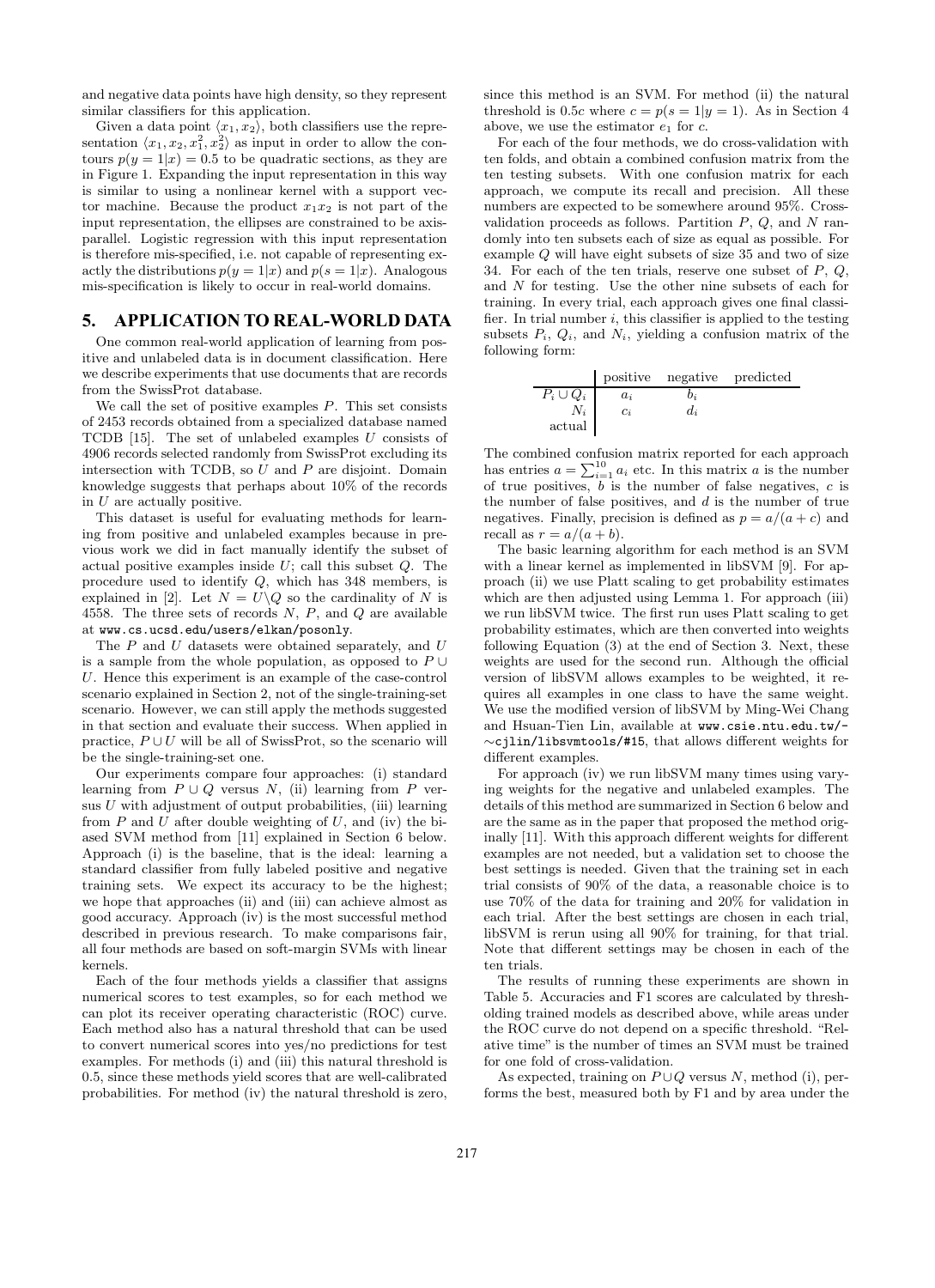

Figure 2: Results for the experiment described in Section 5. The four ROC curves are produced by four different methods. (i) Training on  $P \cup Q$  versus N; the point on the line uses the threshold  $p(y = 1|x) = 0.5$ . (ii) Training on P versus U; the point shown uses the threshold  $p(s = 1|x)/e_1 = 0.5$  where  $e_1$  is an estimate of  $p(s = 1|y = 1)$ . (iii) Training on P versus U, where each example in U is labeled positive with a weight of  $p(y = 1|x, z = 0)$  and also labeled negative with complementary weight. (iv) Biased SVM training, with penalties  $C_U$  and  $C_P$  chosen using validation sets. Note that, in order to show the differences between methods better, only the important part of the ROC space is shown.

ROC curve. However, this is the ideal method that requires knowledge of all true labels. Our two methods that use only positive and unlabeled examples, (ii) and (iii), perform better than the current state-of-the-art, which is method (iv). Although methods (ii) and (iv) yield almost the same area under the ROC curve, Figure 2 shows that the ROC curve for method (ii) is better in the region that is important from an application perspective. Method (iv) is the slowest by far because it requires exhaustive search for good algorithm settings. Since methods (ii) and (iii) are mathematically well-principled, no search for algorithm settings is needed.

The new methods (ii) and (iii) do require estimating  $c =$  $p(s = 1|y = 1)$ . We do this with the  $e_1$  estimator described in Section 2. Because of cross-validation, a different estimate  $e_1$  is computed for each fold. All these estimates are within 0.15% of the best estimate we can make using knowledge of the true labels, which is  $p(s = 1|y = 1) = \frac{|P|}{|P \cup Q|} = 0.876$ .

Consider the ROC curves in Figure 2; note that only part of the ROC space is shown in this figure. Each of the four

curves is the result of one of the four methods. The points highlighted on the curves show the false positive/true positive trade-off at the thresholds described above. While the differences in the ROC curves may seem small visually, they represent a substantial practical difference. Suppose that a human expert will tolerate 100 negative records. This is represented by the black line in Figure 2. Then the expert will miss 9.6% of positive records using the biased SVM, but only 7.6% using the reweighting method, which is a 21% reduction in error rate, and a difference of 55 positive records in this case.

## **6. RELATED WORK**

Several dozen papers have been published on the topic of learning a classifier from only positive and unlabeled training examples. Two general approaches have been proposed previously. The more common approach is (i) to use heuristics to identify unlabeled examples that are likely to be negative,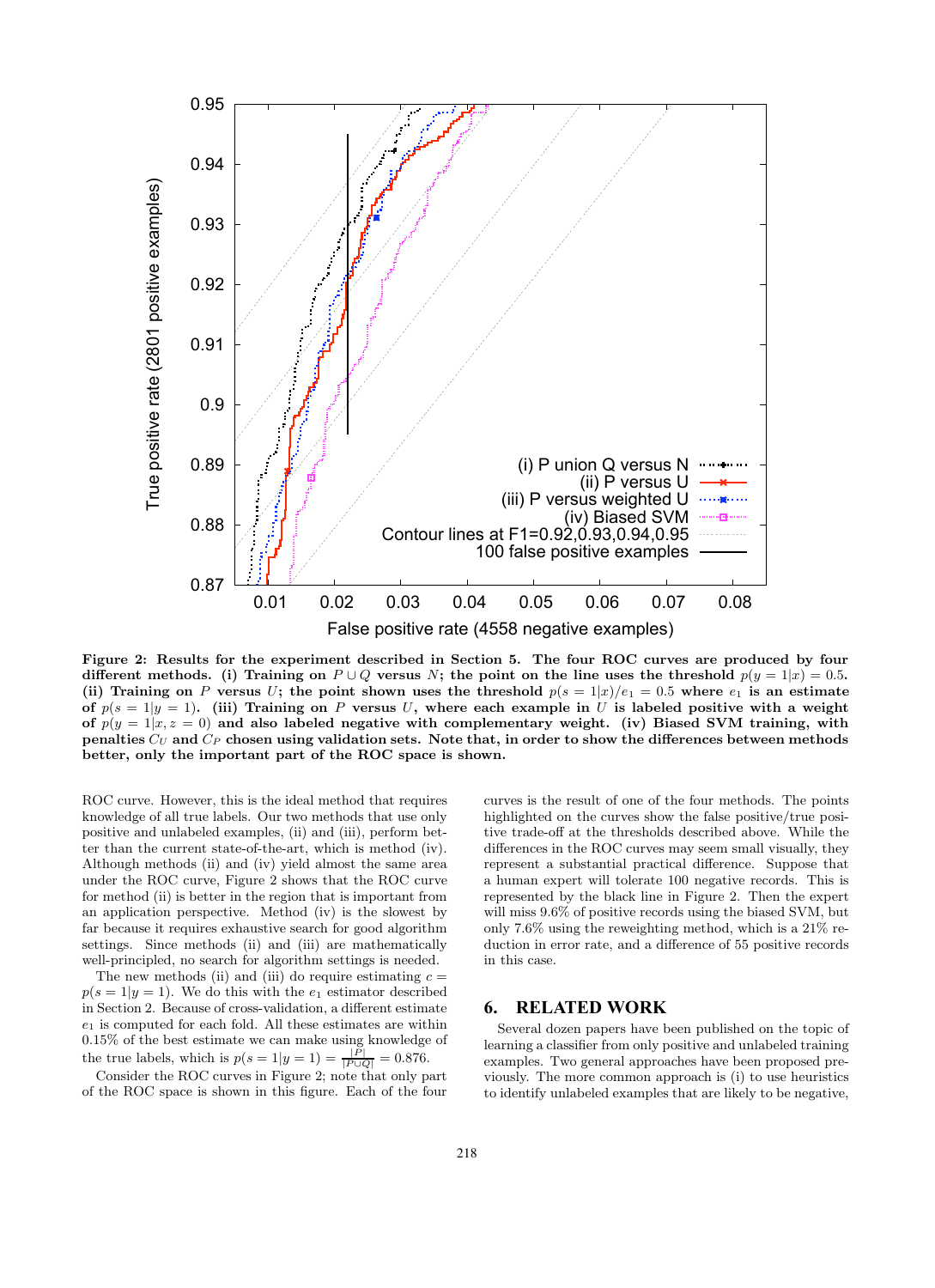Table 1: Measures of performance for each of four methods.

| method                                                   |        |        | accuracy   F1 score   area under ROC curve   relative time |     |
|----------------------------------------------------------|--------|--------|------------------------------------------------------------|-----|
| (i) Ideal: Training on $P \cup Q$ versus $N \mid 0.9600$ |        | 0.9472 | 0.9912                                                     |     |
| (ii) Training on $P$ versus $U$                          | 0.9497 | 0.9308 | 0.9895                                                     |     |
| (iii) Training on P versus weighted $U$   0.9568         |        | 0.9422 | 0.9899                                                     |     |
| (iv) Biased SVM                                          | 0.9465 | 0.9279 | 0.9895                                                     | 621 |

and then (ii) to apply a standard learning method to these examples and the positive examples; steps (i) and (ii) may be iterated. Papers using this general approach include [24, 20, 23], and the idea has been rediscovered independently a few times, most recently in [22, Section 2.4]. The approach is sometimes extended to identify also additional positive examples in the unlabeled set [6]. The less common approach is to assign weights somehow to the unlabeled examples, and then to train a classifier with the unlabeled examples interpreted as weighted negative examples. This approach is used for example by [8, 12].

The first approach can be viewed as a special case of the second approach, where each weight is either 0 or 1. The second approach is similar to the method we suggest in Section 3 above, with three important differences. First, we view each unlabeled example as being both a weighted negative example and a weighted positive example. Second, we provide a principled way of choosing weights, unlike previous papers. Third, we assign different weights to different unlabeled examples, whereas previous work assigns the same weight to every unlabeled example.

A good paper that evaluates both traditional approaches, using soft-margin SVMs as the underlying classifiers, is [11]. The finding of that paper is that the approach of heuristically identifying likely negative examples is inferior. The weighting approach that is superior solves the following SVM optimization problem:

minimize 
$$
\frac{1}{2}||w||^2 + C_P \sum_{i \in P} z_i + C_U \sum_{i \in U} z_i
$$

subject to  $y_i(w \cdot x + b) \ge 1 - z_i$  and  $z_i \ge 0$  for all *i*.

Here  $P$  is the set of labeled positive training examples and  $U$ is the set of unlabeled training examples. For each example  $i$ the hinge loss is  $z_i$ . In order to make losses on  $P$  be penalized more heavily than losses on  $U, C_P > C_U$ . No direct method is suggested for setting the constants  $C_P$  and  $C_U$ . Instead, a validation set is used to select empirically the best values of  $C_P$  and  $C_U$  from the ranges  $C_U = 0.01, 0.03, 0.05, \ldots, 0.61$ and  $C_P/C_U = 10, 20, 30, ..., 200$ . This method, called biased SVM, is the current state-of-the-art for learning from only positive and unlabeled documents. Our results in the previous section show that the two methods we propose are both superior.

The assumption on which the results of this paper depend is that the positive examples in the set  $P$  are selected completely at random. This assumption was first made explicit by [3] and has been used in several papers since, including [5]. Most algorithms based on this assumption need  $p(y = 1)$ to be an additional input piece of information; a recent paper emphasizes the importance of  $p(y = 1)$  for learning from positive and unlabeled data [4]. In Section 3 above, we show how to estimate  $p(y = 1)$  empirically.

The most similar previous work to ours is [26]. Their

approach also makes the "selected completely at random" assumption and also learns a classifier directly from the positive and unlabeled sets, then transforms its output following a lemma that they prove. Two important differences are that they assume the outputs of classifiers are binary as opposed to being estimated probabilities, and they do not suggest a method to estimate  $p(s = 1|y = 1)$  or  $p(y = 1)$ . Hence the algorithm they propose for practical use uses a validation set to search for a weighting factor, like the weighting methods of [8, 12], and like the biased SVM approach [11]. Our proposed methods are orders of magnitude faster because correct weighting factors are computed directly.

The task of learning from positive and unlabeled examples can also be addressed by ignoring the unlabeled examples, and learning only from the labeled positive examples. Intuitively, this type of approach is inferior because it ignores useful information that is present in the unlabeled examples. There are two main approaches of this type. The first approach is to do probability density estimation, but this is well-known to be a very difficult task for high-dimensional data. The second approach is to use a so-called one-class SVM [16, 19]. The aim of these methods is to model a region that contains most of the available positive examples. Unfortunately, the outcome of these methods is sensitive to the values chosen for tuning parameters, and no good way is known to set these values [13]. Moreover, the biased SVM method has been reported to do better experimentally [11].

# **7. CONCLUSIONS**

The central contribution of this paper is Lemma 1, which shows that if positive training examples are labeled at random, then the conditional probabilities produced by a model trained on the labeled and unlabeled examples differ by only a constant factor from the conditional probabilities produced by a model trained on fully labeled positive and negative examples.

Following up on Lemma 1, we show how to use it in two different ways to learn a classifier using only positive and unlabeled training data. We apply both methods to an important biomedical classification task whose purpose is to find new data instances that are relevant to a real-world molecular biology database. Experimentally, both methods lead to classifiers that are both hundreds of times faster and more accurate than the current state-of-the-art SVM-based method. These findings hold for four different definitions of accuracy: area under the ROC curve, F1 score or error rate using natural thresholds for yes/no classification, and recall at a fixed false positive rate that makes sense for a human expert in the application domain.

# **8. ACKNOWLEDGMENTS**

This research is funded by NIH grant GM077402. Tingfan Wu provided valuable advice on using libSVM.